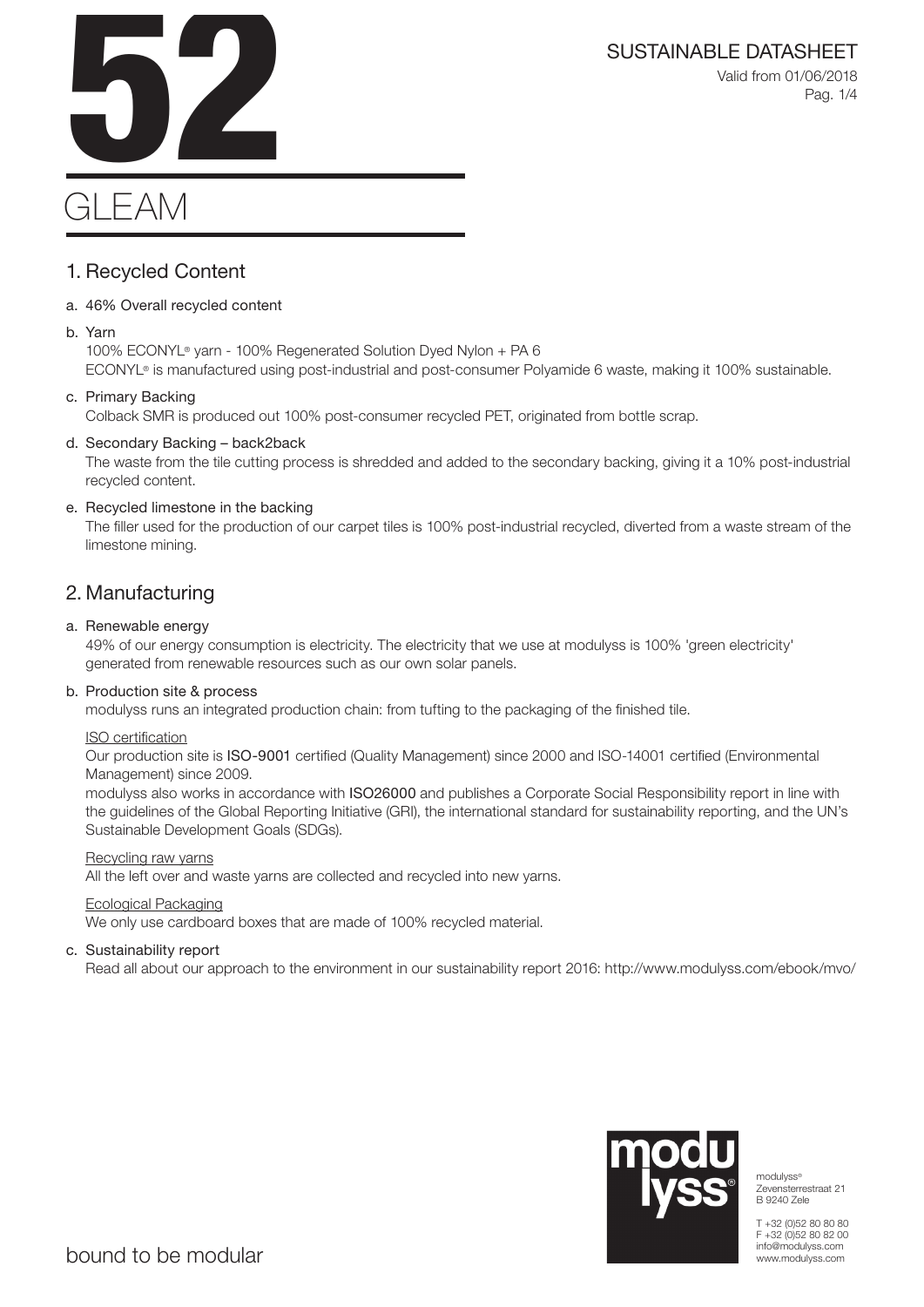# SUSTAINABLE DATASHEET

# 3. Installation

product: Gleam Pag. 2/4

#### a. Adhesive

modulyss® advises to use a solvent-free, easy release system with very low emissions.

#### b. Installation waste

In a rectangular building, installed before walls, using our installation descriptions the waste for carpet tiles is 3-4%. In comparison for broadloom the waste during installation rises till  $+/-10\%$ . More information can be found in our installation instructions.

## 4. End of Life

#### a. Re-use

At the end of life, after cleaning, carpet tiles can be re-used in non-critical areas, to extend the product life.

b. Recycling

Carpet tiles can be used as raw material for the backing of new carpet tiles in our back2back program.

c. CARE

Partnership modulyss®/Vanheede Environment Group in which carpet tiles are converted into secondary fuel to reduce  $\mathrm{CO}_2$  emissions significantly. The minerals are extracted from the carpet tiles and recycled into raw material for the cement production industry, which results in  $\pm$  50% recycling of our carpet tiles.

# 5. Voc's & Chemical Substances

This product fulfills the testing criteria for emissions of:

- a. CRI (US and international) Carpet & Rug Institute Compliant to the requirements of Green Label Plus, GLP 1101 (see LEED®, point 6.b)
- b. GUT (DE)

Gemeinschaft Umwelfreundlicher Teppichboden

TVOC28<100 μg/m³

This product meets the GUT-criteria, GUT-license number 14ABF3F3. These criteria include VOC tresholds, odour and chemical substances.

c. REACH (EU)

modulyss® complies with the strict European REACH standards.

d. Sundahus (SE)

SundaHus Miljödata is a system of health and environmental assessment of products in the construction and real estatebusinesses. The core of the system is a database of substances, materials and products. B-rating.

# 6. Environmental Product Declaration (EPD)

An EPD is a standardized way to provide information on the environmental impact of a product during the entire life. They include information on the environmental impact of raw material extraction and production, energy use and efficiency, content of materials and chemical substances, emissions to air, soil and water and waste generation. A product-specific EPD in accordance with the ISO14025 and EN15804, is available for this product. The EPD-declaration-number is EPD-MOD-20170095-CBC1-EN.



modulyss® Zevensterrestraat 21 B 9240 Zele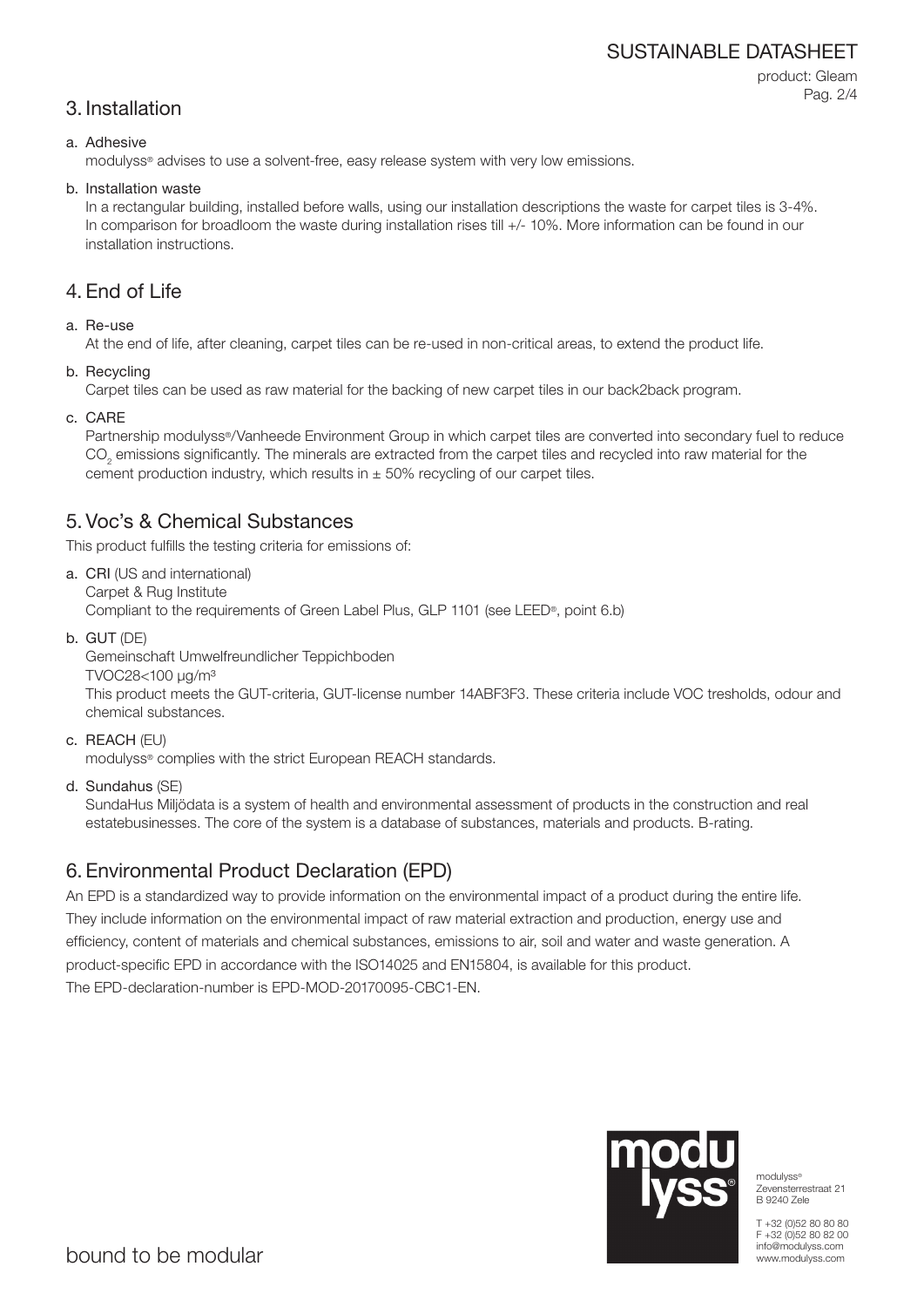# 7. Compliance to Green Building Certifications

product: Gleam Pag. 3/4

#### a. BRE Global (UK)

Building Research Establishment This product can contribute towards credits in:

#### Hea 02 – Indoor Air Quality

To recognise and encourage a healthy internal environment through the specification and installation of appropriate ventilation, equipment and finishes.

- Use of a low-emission adhesive on installation (BN EN 13999-1:2007) can contribute to this credit.
- modulyss® carpet tiles meet the requirements of EN14041, including E1 classification for formaldehyde emissions, and can contribute to the credit for a healthy indoor air quality.

#### Hea 05 – Acoustic performance

To ensure the buildings' acoustic performance including sound insulation meet the appropriate standards for its purpose. This product is highly sound-absorbent. It reduces contact noise by 31 decibels (ΔL<sub>w</sub> - ISO 10140) and has an absorption coefficient of 0,20 (ISO 354).

#### MAT 1 – Life Cycle Impact

All modulyss® products are rated for offices according to BRE Green Guide to Specification. The BRE Global Environmental Profiles Certification Scheme requires evidence of a minimum of 6 months continuous production prior to a request for certification and the certification process takes approximately 6 months to complete. As a result, we are currently not able to provide a BRE Global Environmental Profile Certificate for Gleam but please note that a similar product is A-rated for offices.

#### MAT 5 – Designing for Robustness

To recognise and encourage adequate protection of exposed elements of the building and landscape, therefore minimising the frequency of replacement and maximising materials optimisation. This product satisfies the requirements of EN1307 classification, class 33 - LC5 for intensive use in a contract environment.

#### WST 01 – Construction Waste Management

To promote resource efficiency via the effective management and reduction of construction waste. This product can contribute to waste reduction on site. See item 3, installation, for more details. Concerns cutting waste on installation of carpet tiles.

#### b. LEED (US and international)

Leadership in Energy and Environmental Design modulyss products can contribute to the following LEED v4 credits:

- MR credit: Interiors Life-Cycle Impact Reduction
- MR credit: Building product disclosure and optimization Environmental Product Declarations

MR credit: Building product disclosure and optimization - Sourcing of raw materials MR4 Post-Industrial recycled content: 45% MR4 Post-Consumer recycled content: 2%

- MR credit: Building product disclosure and optimisation Material ingredients
- MR credit: Construction and demolition waste management
- EQ credit: Low emitting materials
- EQ credit: Indoor air quality assessment
- EQ credit: Acoustic performance.

Products are not reviewed under LEED, LEED credit requirements cover the performance of materials in aggregate, not the performance of individual products of brands. For more information on LEED, visit www.usgbc.org/contact

c. HQE (FR)

#### Haute Qualité Environnementale

In 2005 modulyss® was awarded the HQE certificate by FDES in accordance with NF P01 010. This product can contribute to 8 of the 13 HQE targets as follows:



modulyss® Zevensterrestraat 21 B 9240 Zele